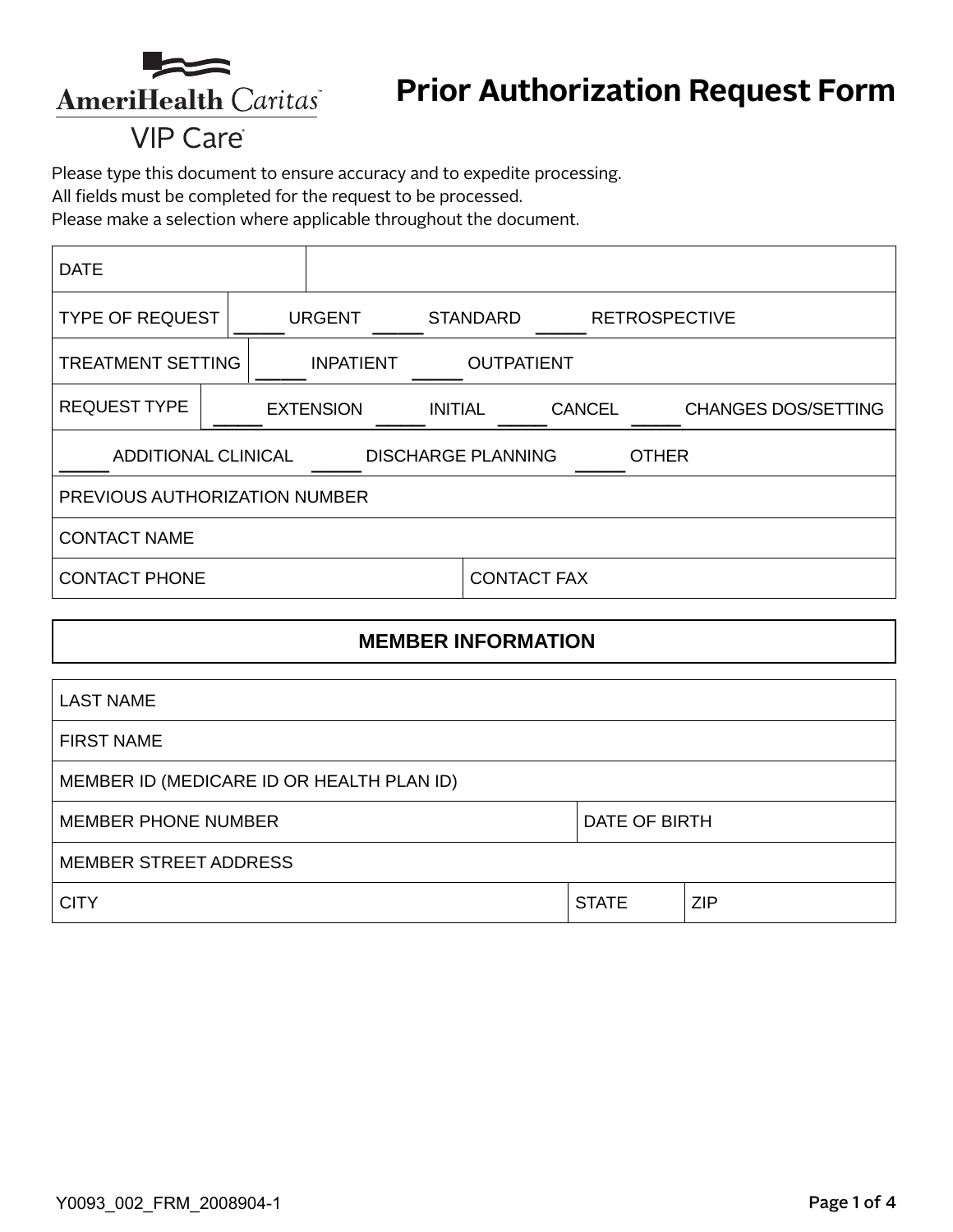## **PROVIDER INFORMATION**

| <b>PROVIDER NAME</b>                               |                            |                  |            |  |
|----------------------------------------------------|----------------------------|------------------|------------|--|
| PROVIDER TIN                                       | <b>PROVIDER NPI</b>        |                  |            |  |
| PROVIDER PHONE NUMBER                              | PROVIDER FAX NUMBER        |                  |            |  |
| <b>PROVIDER STREET ADDRESS</b>                     |                            |                  |            |  |
| <b>CITY</b>                                        |                            | <b>STATE</b>     | <b>ZIP</b> |  |
| PROVIDER STATUS<br><b>PAR</b><br>NON PAR           | IN CREDENTIALING           |                  |            |  |
| <b>FACILITY NAME</b>                               |                            |                  |            |  |
| <b>FACILITY TIN</b>                                | <b>FACILITY NPI</b>        |                  |            |  |
| <b>FACILITY PHONE NUMBER</b>                       | <b>FACILITY FAX NUMBER</b> |                  |            |  |
| <b>FACILITY STREET ADDRESS</b>                     |                            |                  |            |  |
| <b>CITY</b>                                        |                            | <b>STATE</b>     | <b>ZIP</b> |  |
| PROVIDER STATUS<br><b>PAR</b><br>NON PAR           |                            | IN CREDENTIALING |            |  |
| REFERRING PHYSICIAN NAME (IF DIFFERENT FROM ABOVE) |                            |                  |            |  |
| <b>REFERRING PHYSICIAN TIN</b>                     |                            |                  |            |  |
| <b>REFERRING PHYSICIAN NPI</b>                     |                            |                  |            |  |
| REFERRING PHYSICIAN PHONE NUMBER                   |                            |                  |            |  |
| REFERRING PHYSICIAN FAX NUMBER                     |                            |                  |            |  |
| REFERRING PHYSICIAN STREET ADDRESS                 |                            |                  |            |  |
| <b>CITY</b>                                        |                            | <b>STATE</b>     | <b>ZIP</b> |  |
| PROVIDER STATUS<br><b>PAR</b><br><b>NON PAR</b>    |                            | IN CREDENTIALING |            |  |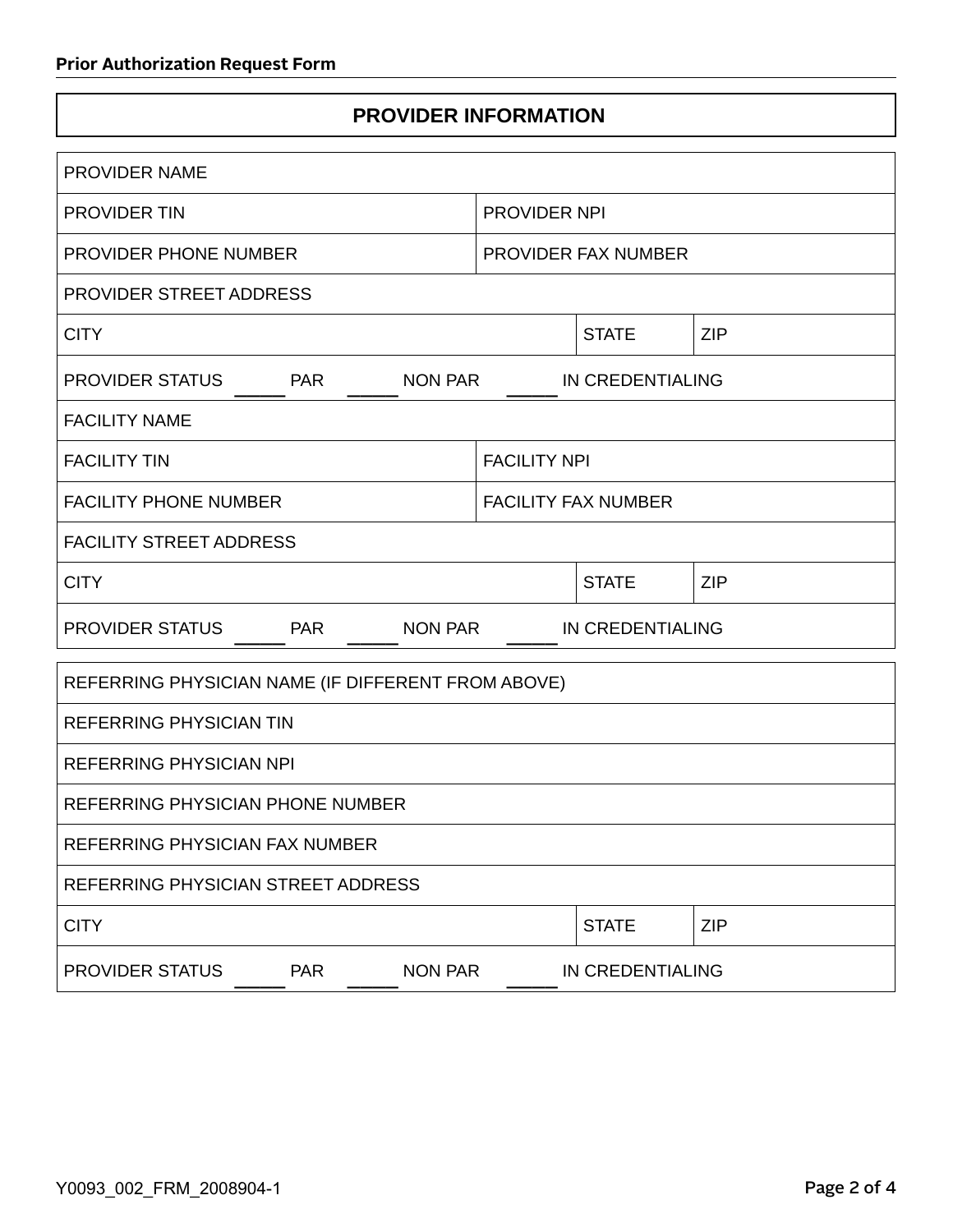#### **MEDICAL SECTION**

| <b>DIAGNOSIS CODE</b> |  |  |  |  |
|-----------------------|--|--|--|--|
|                       |  |  |  |  |

| <b>PROCEDURE</b><br><b>CODE</b> | <b>START</b><br><b>DATE</b> | <b>END</b><br><b>DATE</b> | <b>NUMBER OF</b><br><b>UNITS</b> | <b>CODE DESCRIPTION</b> |
|---------------------------------|-----------------------------|---------------------------|----------------------------------|-------------------------|
|                                 |                             |                           |                                  |                         |
|                                 |                             |                           |                                  |                         |
|                                 |                             |                           |                                  |                         |
|                                 |                             |                           |                                  |                         |
|                                 |                             |                           |                                  |                         |
|                                 |                             |                           |                                  |                         |
|                                 |                             |                           |                                  |                         |
|                                 |                             |                           |                                  |                         |
|                                 |                             |                           |                                  |                         |
|                                 |                             |                           |                                  |                         |